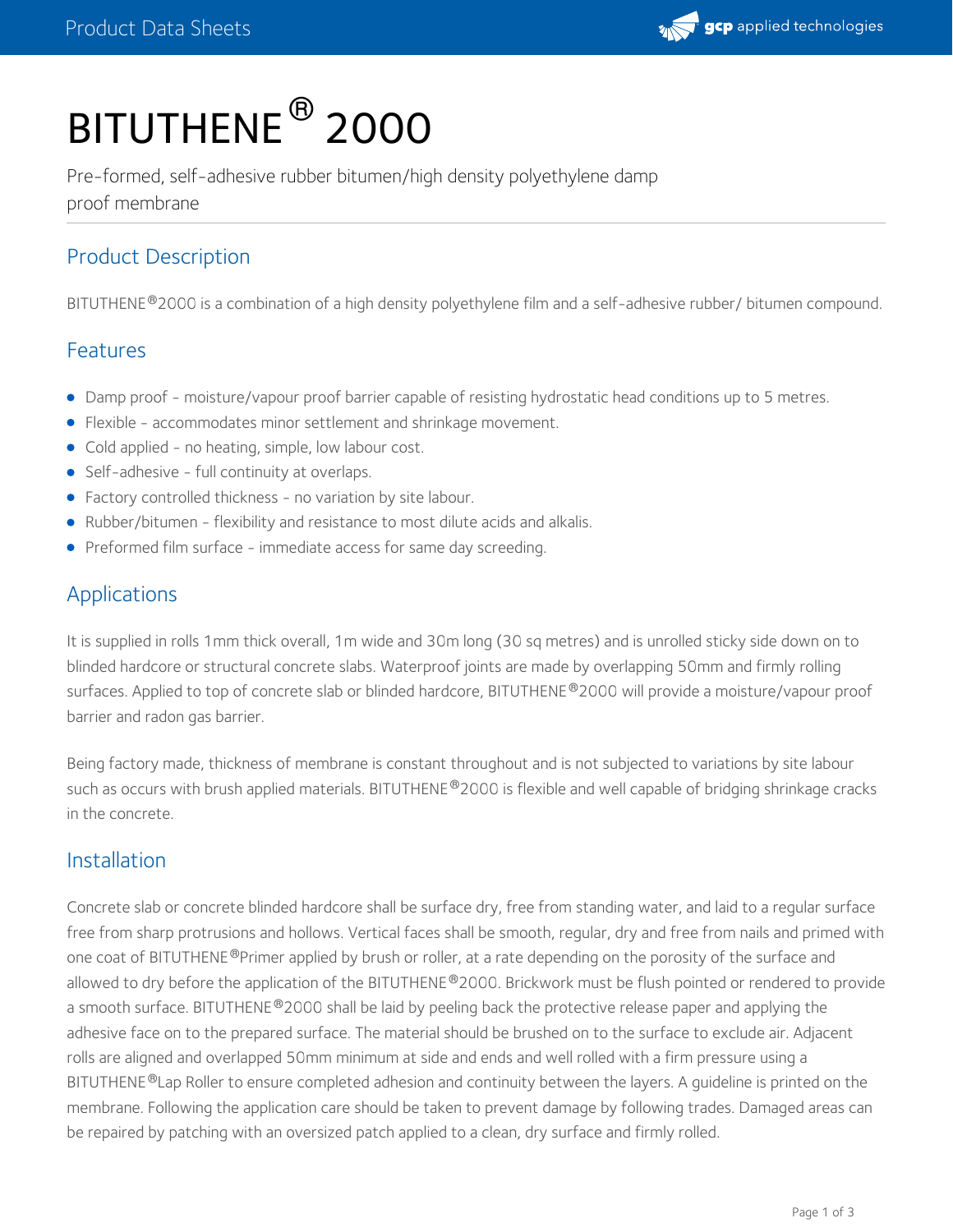

## Performance

| <b>PROPERTY</b>                                | <b>TYPICAL VALUES</b>   | <b>TEST METHOD</b> |
|------------------------------------------------|-------------------------|--------------------|
| Colour                                         | Dark grey / Black       | N/A                |
| Tensile strength (Film Only)                   | 40,000kN/m <sup>2</sup> | ASTM D882          |
| Tape strength                                  | 5.10N/mm                | ASTM D412          |
| Elongation of membrane (To ultimate failure of | 150%                    | ASTM D412          |
| rubberised asphalt)                            |                         |                    |
| Lap adhesion $@$ 23 $°C$                       | 648N / m                | <b>ASTM D1876</b>  |
| Puncture resistance                            | >220N                   | ASTM E154          |
| Resistance to hydrostatic head                 | 60m                     | ASTM D5385         |
| Tear resistance                                | 32N/mm                  | ASTM D624          |

# Health and Safety

Refer to relevant Material Health and Safety data sheets.

# Quality Assurance

GCP Applied Technologies is certified to ISO 9002 by TUV SUD PSB Pte Ltd.

### Specification

BITUTHENE®2000 preformed membrane shall be laid on to smooth concrete surface, or concrete blinded hardcore by applying the preformed membrane, sticky side downwards to give well rolled 50mm overlaps, laid strictly in accordance with the manufacturer's instructions and supplied by GCP Applied Technologies. For further information, contact your local GCP representative.

# Technical Services

For assistance with working drawings for projects and additional technical advice, please contact GCP Applied Technologies.

# Supply

| BITUTHENE <sup>®</sup> 2000   | $1m \times 30m$ roll (30 sq m)               |  |
|-------------------------------|----------------------------------------------|--|
|                               | Weight 40kg gross                            |  |
| Storage                       | Store upright in dry conditions below +35 °C |  |
| Ancillary Materials           |                                              |  |
| BITUTHENE <sup>®</sup> Primer | 18 litre pails                               |  |